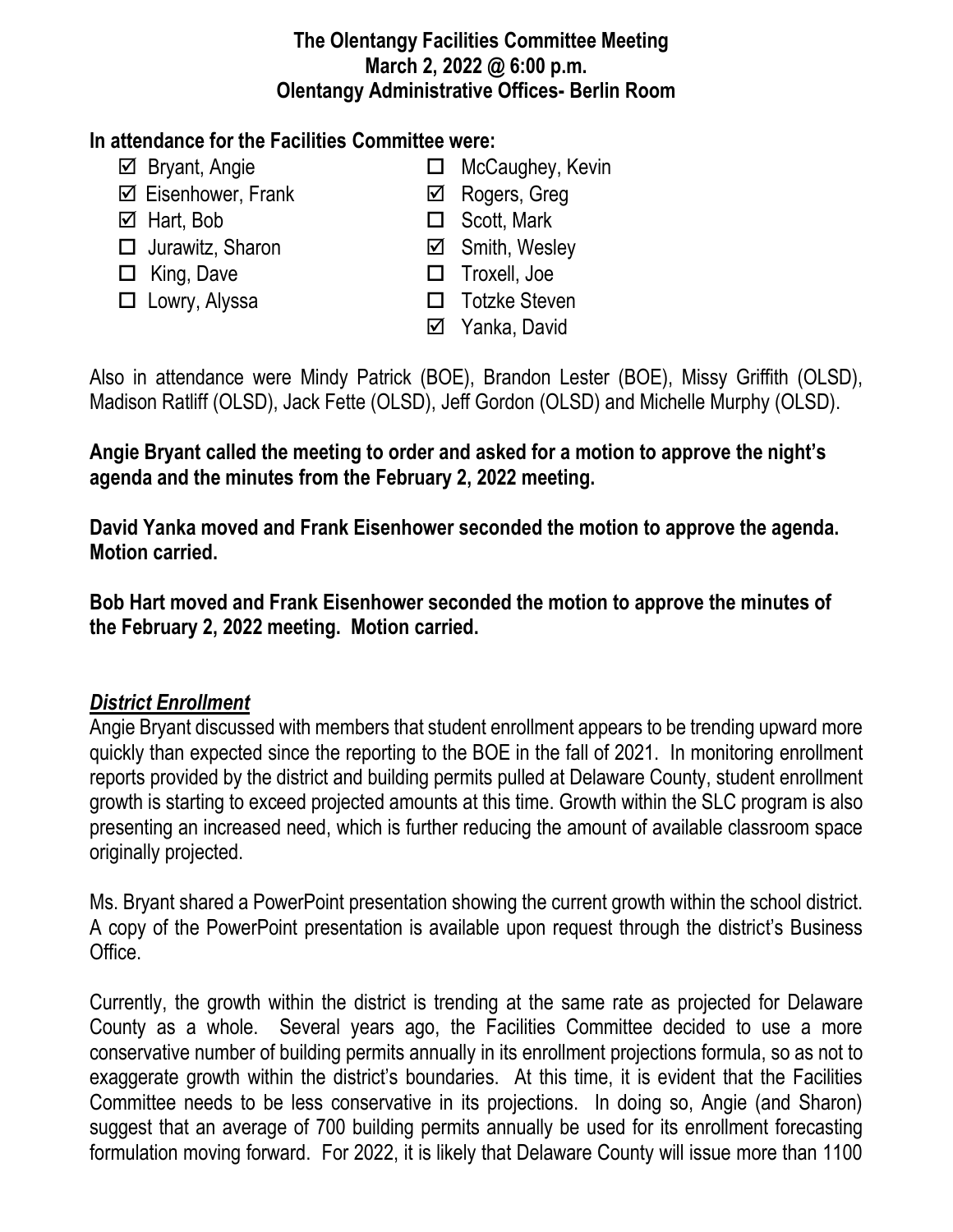residential building permits for the year. This is well above the growth rate originally anticipated for this time-period.

The current projections show a 24% student population growth within the district by 2030. Using a formula of 35 classrooms per elementary building, the current reporting suggests that planning for new elementary numbers 18,19, and 20 should be considered within the district's preliminary 2022 ten-year forecast. Reporting also indicates a need to move the planned construction for Elementary #17 up one year to 2023. A need for Middle School #7 may also exist within the preliminary 2022 ten-year forecast. A new high school building is still not foreseen in the ten-year forecast.

With such continued growth on the horizon (that shows no sign of slowing soon), it would be wise to start discussions regarding the potential acquisition of new land for the district. Jeff Gordon shared that the district is already in discussions with the developer from Evans Farm regarding the donation of a parcel of land within the development that could potentially house Elementary #18. The district also owns vacant land at Bean Oller, Bunty Station, and Curve/Sweeney Roads. If needed, a new elementary building could also be added at the district's Berkshire Middle School campus.

Members in attendance were in agreement that updated data from Scott Leopold at Cooperative Strategies would be helpful at this time to validate the trending that is being seen from Delaware County and the district's preliminary 2022 enrollment reporting.

Members would also like to further discuss innovative ways to address the district's on-going SLC and Pre-K needs. Both of these programs continue to dramatically impact the available classroom space within the district's elementary buildings. Simply increasing the size of the district's elementary buildings is not always a solution because it creates challenges programmatically and also within the shared spaces of the building (such as the cafeteria/commons).

Members asked to move the building tour of OOMS scheduled for April of 2022 to May of 2022, so that the Facilities Committee could continue this evening's discussion relevant to district enrollment growth and facility needs in more depth.

#### *New Facility Planning*

Mr. Gordon advised that progress on the district's Middle School #6 project is still progressing timely and well. The roof insulation that is on backorder is expected at the site by April of 2022. This will really help construction of the building to move forward at a more regular pace.

Mr. Gordon shared a PowerPoint presentation detailing cost projection scenarios for the district's proposed Elementary #17 project with members in attendance. A copy of the PowerPoint presentation is available upon request through the district's Business Office.

Mr. Gordon advised that estimating a cost for the proposed Elementary #17 project is extremely difficult due to rapidly changing inflation costs at the this time. The more new construction that starts in our region, the more the district's costs are likely to increase (and the fewer contractors that will be available to bid on our projects). Mr. Gordon discussed four cost estimate scenarios for the district's Elementary #17 project. Each scenario projects the cost for the Elementary #17 building to be at around \$300.00 per square foot given the current market conditions. This is